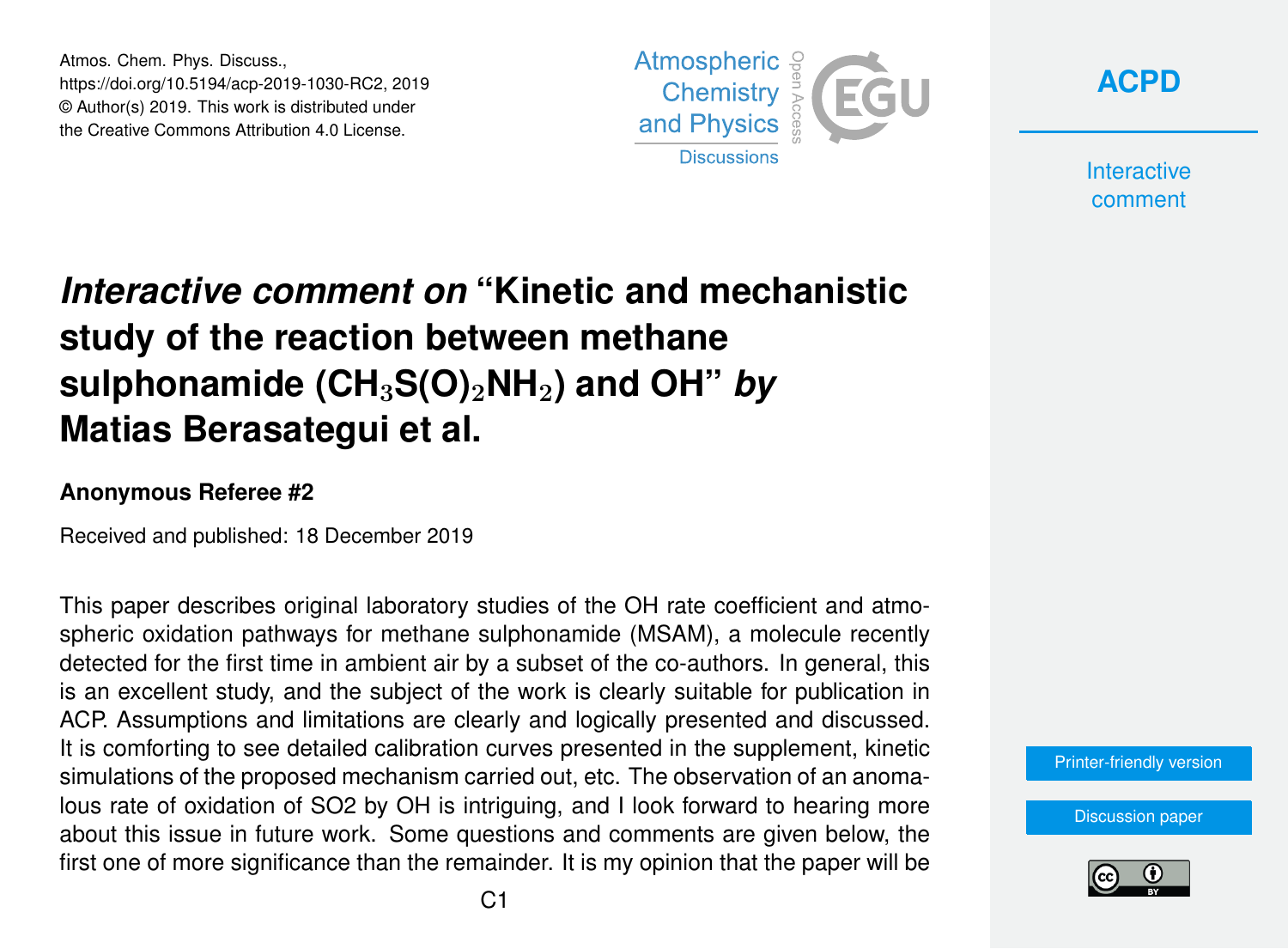publishable in ACP after these comments are addressed.

Main question: I did not get a good sense of how reproducible the MSAM IR cross sections or the product yields really are. How many experiments were actually carried out, and how were final values and uncertainties obtained? (At times, the section 3.4 reads as though one experiment only was done, which would not seem sufficient to me).

Minor comments and questions: I think most of the experiments (kinetics and product studies) were done in air  $-$  if so, it would help to state this early on (around line 45?).

Line 59 – space needed between 'and' and 'SO2'.

Line 75 – Initial H2 concentrations shown in Table 1 are lower than the 5e16 molecule cm<sup> $-3$ </sup> value given here.

Line 135 - The existence of an MSAM dimer hits the reader rather abruptly. I suggest discussing the existence of the dimer in more detail in the experimental setup section – how the dimer was identified, its elimination with the cold-trap, etc.

Line 164 – 'different' spelled incorrectly.

Line 170 – product yield studies: concentrations of MSAM employed are quite a bit lower than the vapour pressure upper limit given earlier. Could higher [MSAM] have been used to limit the extent of 2ry chemistry, and get a better handle on the initial products formed?

Line  $185 - 1$  think this should be  $HNO3 + 2*N2O$ ?

Line 209 – I would argue that, given the complex time profile for CO, giving a yield for this species is not meaningful, and potentially misleading. It might be also worth reiterating somehow that HNO3 and CO2 are secondary products, and so the yields really only apply after significant loss of MSAM has occurred.

Section 3.4.1 – I am assuming that NO is not seen in any of the IR spectra? Is this

**Interactive** comment

[Printer-friendly version](https://www.atmos-chem-phys-discuss.net/acp-2019-1030/acp-2019-1030-RC2-print.pdf)

[Discussion paper](https://www.atmos-chem-phys-discuss.net/acp-2019-1030)